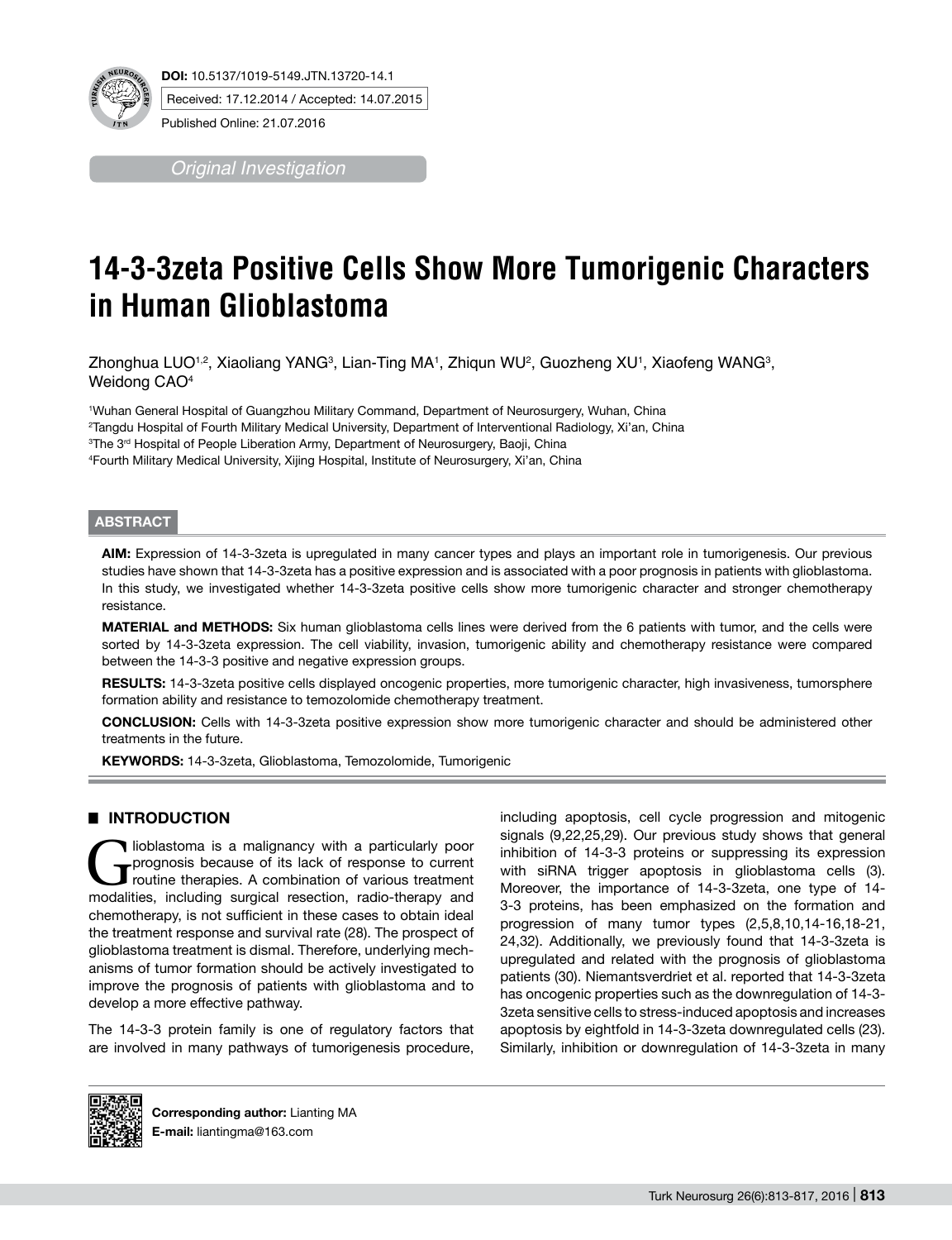types of tumors suppresses tumor growth and enhances chemosensitivity (3,14,15,19). However, whether 14-3-3zeta positive glioblastoma cells show stronger tumor properties remains unclear. Accordingly, we investigated the cell viability, invasion, tumor formation and chemotherapy resistance of 14-3-3zeta positive cells from human glioblastoma tissue.

# █ **Material and Methods**

#### **Patients**

Intracranial tissue samples were obtained from 6 patients (male 3, female 3) with primary brain glioblastoma who underwent surgery at Wuhan Command General Hospital in 2014. All tumor tissues were acquired from primary tumor and defined as glioblastoma by the revised World Health Organization criteria for the central nervous system

The collection of tumor tissue from patients was approved by the Ethics Committee of Wuhan Command General Hospital and all patients signed informed written consent before the operating procedure (Wuhan, China).

#### **Tumor cell culture and reagents**

Human U251 glioma cells (originally obtained from Uppsala, Sweden) were maintained under conditions recommended by the ATCC. Six human glioblastoma primary cultures were established from the 6 patients with tumor. Briefly, tumor samples were dissociated to form a single cell suspension and plated in Dulbecco's modified Eagle medium (DMEM, Sigma-Aldrich, MO) containing 10% fetal bovine serum, supplemented with non-essential amino acid, 100 U/ml Penicillin/Streptomycin.

#### **Fluorescence-activated cell sorting**

Six established human glioblastoma primary cultures were incubated with 14-3-3zeta antibody (Santa Cruz, CA). After extensive washing, these cells were incubated with fluorescein isothiocyanate (FITC)-conjugated goat antimouse IgG secondary antibody (Santa Cruz, CA). These cells were trypsinized and washed with ice-cold FACS buffer. The cell suspension was then centrifuged, resuspended, and filtered through a 40um cell strainer to remove any clumping cells. The cells were sorted using a cell sorter (FACS, BD Bioscience, Belgium) on the basis of 14-3-3zeta expression and single cell viability. The sorted cells were confirmed under the fluorescence microscope.

#### **Cell viability assays**

Cell viability was evaluated with Cell Titer 96 Aqueous Assay (Promega, WI). Cells (2  $\times$  10 $^4$  cells/well) in the wells of a 96-well plate were pre-incubated with glucose for 48 h. Next, 100 µl of MTT solution (Sigma-Aldrich Co., MO) was added to each well of the 96-well culture plate and incubated for 4 h at  $37^{\circ}$ C. The absorbance was analyzed at 490 nm using a microplate reader. The experiments were performed at least 3 times.

## **Cell invasion assay**

QCM Collagen-based Cell Invasion Assay was conducted following the manufacturer's procedures (Chemicon, Millipore).

 $1 \times 10^5$  cells were seeded into the upper insert in serum-free medium. Outer wells were filled with DMEM containing 10% FBS. All cells were then incubated for 48 hours. These cells migrating to the lower surface of the membrane were stained and quantified by colorimetric measurement at 560 nm (Promega, CA). All experiments were performed in triplicate.

#### **In vivo analyses**

Male BALB/c nude mice aged six weeks were obtained from the Center of Laboratory Animal, Fourth Military Medical University, Xi'an, China. 14-3-3zeta + and - cells  $(5 \times 10^5$ cells) were subcutaneously injected after sorting. All animal experiments complied with the international guidelines for the care and treatment of laboratory animals. Tumor growth was measured with a caliper every week from the first week to the sixth week. Tumor volumes in mice were measured with a slide caliper and recorded using the formula: volume  $=$  a $\times$ b<sup>2</sup>/2, where a indicates the larger and b indicates the smaller of the two dimensions, respectively.

#### **Bioluminescence assay**

Bioluminescence assay experiments were performed according to previously described method (13). Briefly, after culturing pre-made spheroids for two days, various concentrations of TMZ were added to each chamber with a total volume of 100 ul medium. After several-days incubation of the spheroid with TMZ, the luciferin substrate was added and luciferase activity was then measured using a PerkinElmer Victor 3 Multilabel plate reader (PerkinElmer, CA). All experiments were performed more than 3 times.

# █ **Results**

## **14-3-3zeta+ cells show high cell viability**

We explored whether 14-3-3zeta + and - expression would affect the characteristics of cell viability in human glioma. MTS assay were performed to evaluate cell viability. The viability of 14-3-3+ cells was higher than 14-3-3zeta- cells. These results suggest that 14-3-3zeta+ cells have higher viability in vitro (Figure 1).

## **14-3-3zeta+ subpopulation displays invasiveness**

To investigate cell invasion of 14-3-3zeta sorted subpopulations, a collagen-based cell invasion assay was performed in vitro. The results showed that the 14-3-3zeta+ purified population was significantly more invasive than the 14-3-3zetacontrol fraction (absorbance unit (AU) =0.62 and 0.35, respectively, (Figure 2).

#### **14-3-3zeta+ cells are more tumorigenic in vivo**

Various human glioma cell fractions were injected into mice at different concentrations to assess the vivo tumorigenicity of 14-3-3zeta+ cells. BALB/c Nude mice were injected subcutaneously with 14-3-3zeta- or 14-3-3zeta+ tumor cells. Tumor development was more efficient for 14-3-3zeta+ purified cells than for the other cell fractions (Figure 3A,B). Only  $6\times10^{5}$  14-3-3zeta+ cells were shown to be able to expand and produce a complete tumor bulk after one week (2/6), while it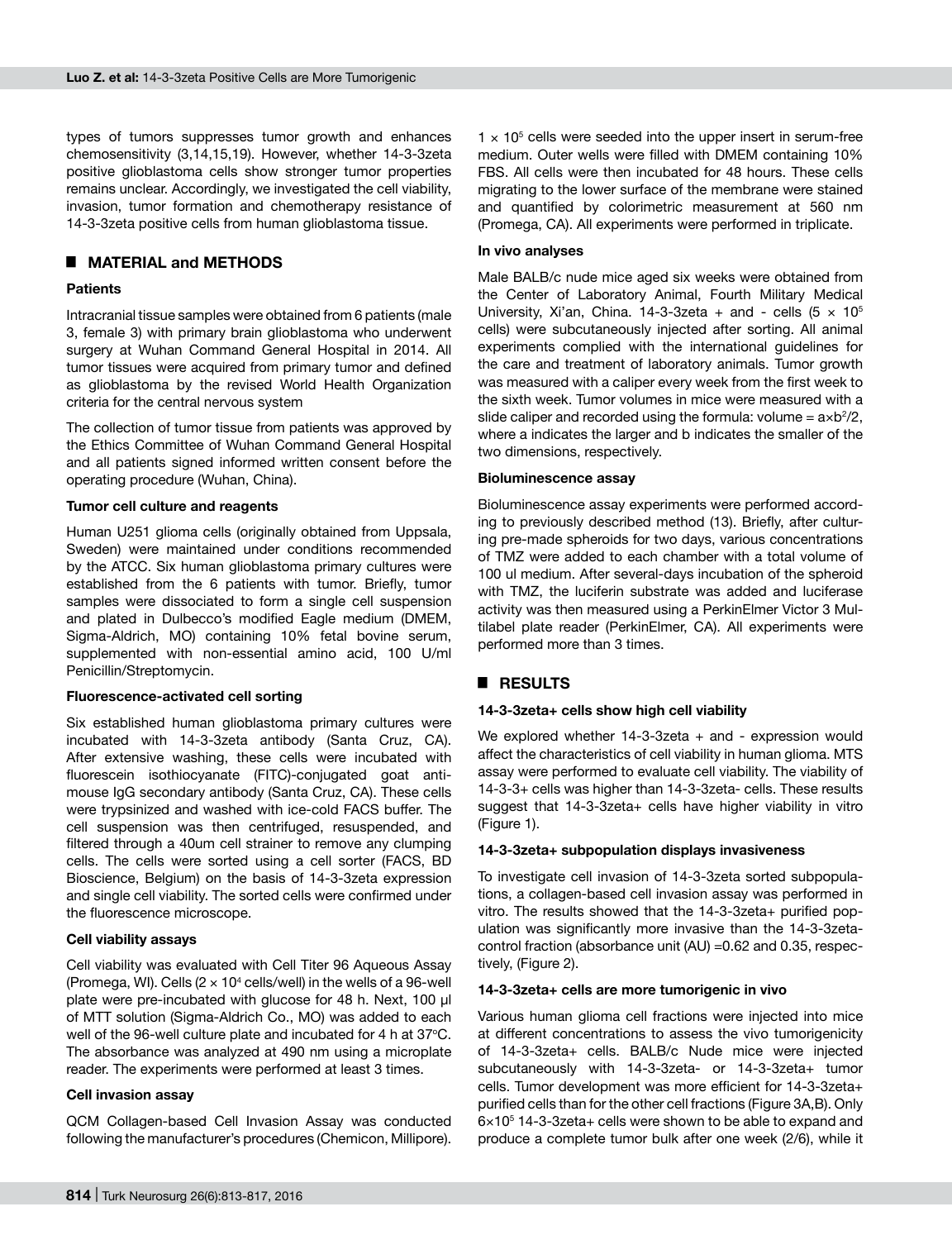

**Figure 1:** Cell viability measured by the MTS assay. U251 similar growth rate to parental cells, and 14-3-3zeta+ cells exhibited stronger growth rate. \* represents higher 14-3-3zeta+ cell counts than 14-3-3zeta-, U251 cells and parental cells in the same cultured days. The results represent the mean±s.d. of three independent experiments (\*P<0.05).



**Figure 2:** Invasiveness of different cell fractions measured using a collagen-based invasion kit (relative DO measured at 560nm). **\*** indicates that 14-3-3zeta+ cell has more invasion ability than U251 cell, 14-3-3zeta- and parental cells. The results represent the mean±s.d. of three independent experiments (\*P<0.05,  $*P<0.01$ ).

takes more than two weeks to observe formation of a single tumor bulk from  $2 \times 10^6$  14-3-3zeta- purified cells (1/6).

It also was observed that 50% of the mice inoculated with 14-3-3zeta+ purified cells had bone invasion of tumor cells, however, in the 14-3-3zeta- group, no mice had bone invasion of tumor cells.

#### **14-3-3zeta+ cells attenuate sensitivity to TMZ in glioma cells**

We then tested the response of tumor cell to TMZ in the presence or absence of 14-3-3zeta+ cells. Bioluminescence based quantification demonstrated that 14-3-3zeta+ cells attenuated the response of glioma cells to TMZ at the concentration of 20-300 uM (Figure 4).



**Figure 3:** 14-3-3zeta+ cells are more tumorigenic in vivo than 14- 3-3zeta- cells. **A)** Evaluation of mouse weight after cell inoculation. **B)** Tumor size evaluation after inoculations of parental cell, U251 cell, 14-3-3zeta+ and – cells..]



**Figure 4:** Chemotherapy sensitivity of TMZ to 14-3-3zeta+/- cells from glioblastoma tissue. 14-3-3zeta+ cells show stronger TMZresistance, especially with the high drug concentration.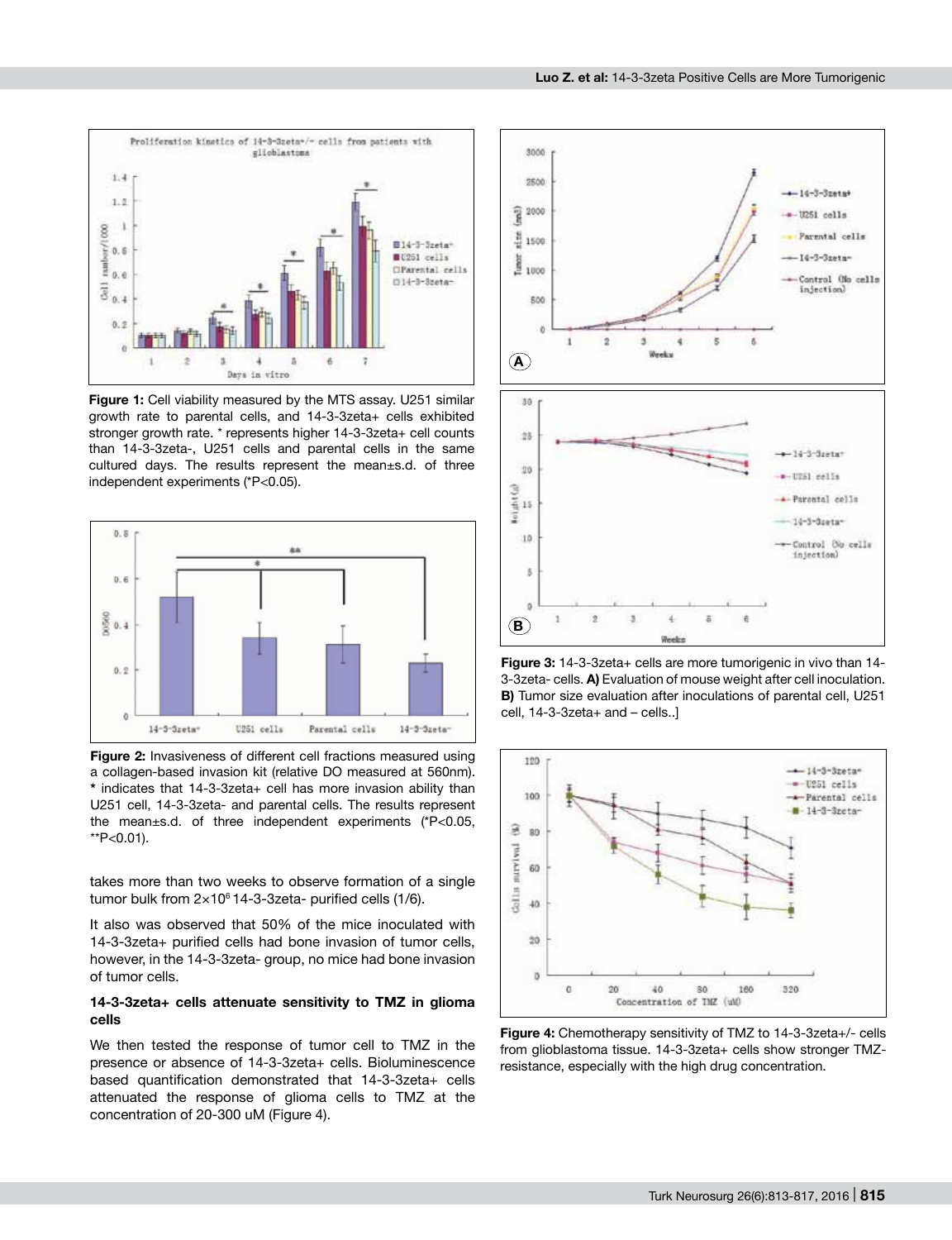#### █ **Discussion**

Tumor tissues have been found to contain heterogeneous cell populations (1). They should be treated differently by special molecular status for a good outcome, such as HER-2 positive expression in human breast cancer with Herceptin chemotherapy (27) and MGMT inactivation in human glioblastoma with TMZ therapy (11). 14-3-3zeta expression is upregulated in various types of malignancies, including prostate cancer, breast cancer, lung carcinoma and hepatocellular carcinoma (15,17,18,20). A high cell percentage of 14-3-3zeta positive expression was found in these tumor tissues, especially in human glioblastoma tissue (30). Therefore, to investigate whether 14-3-3zeta+ cells show more tumorigenic characters than 14-3-3zeta- cells is very important for the next 14-3-3zeta-targeting therapy. Moreover, 14-3-3zeta has positive expression in cancer stem cells and regulates neurogenesis and differentiation of neuronal progenitor cells. Its expression levels in CD133+ cell were more upregulated than CD133- cells (14). It seems that 14- 3-3zeta+ cells represent more tumor cells, including cancer stem cells, and especially cancer stem cells with CD133+ expression.

In this study, we confirmed that glioblastoma bulks consisted of a heterogeneous population in which two clear cell subpopulations were maintained by 14-3-3zeta expression. 14- 3-3zeta+ cells showed higher cell viability, stronger invasion, chemotherapy resistance with TMZ, more tumorigenesis compared with 14-3-3zeta- cells. This observation was also consistent with the previous studies showing that silencing of 14-3-3zeta increases Bax activation (15,23). Why were 14-3- 3zeta+ cells more tumorigenic than 14-3-3zeta- cells? There are some possible potential molecular pathways. A previous study shows that 14-3-3zeta affects many tumorigenic pathways and factors, including ErbB2, miR221, Hsp27, Wnt, STAT3 and PI3K pathways, during tumor onset, cell proliferation, progression and malignant transformation (7,13, 17,18,22,26,31,32). Knockdown of 14-3-3zeta enhanced chemosensitivity and radiosensitivity in several types of tumor, including CD133+ cancer stem cells (6,12,14). These results shows that 14-3-3zeta participates in malignant transformation of various tumor types. 14-3-3zeta is upregulated and related with the prognosis of glioblastoma patients (30). Additionally, in human brain glioma, the relationship of 14-3-3zeta, HIF-1a and VEGF has been established (4). In our study, 14-3-3zeta+ cells show stronger invasion and tumorigenesis abilities in vitro and in vivo. These results suggest 14-3-3zeta+ cells give rise to more tumorigenicity and other treatment should be used for these cells.

# █ **Conclusion**

Increasing evidence as well as our data indicates that 14-3- 3zeta overexpression is significantly associated with disease initiation and progression, recurrence and resistance to chemotherapy in cancer patients. 14-3-3zeta+ cells from glioblastoma bulks have stronger survival, growth, invasion and chemotherapy resistance ability. Treatment targeting 14- 3-3zeta+ cells may be more accurate and effective in future studies.

#### █ **Acknowledgements**

This work is supported by National Natural Science Foundation of China (No. 81072083). The authors have no personal financial or institutional interest in any of the drugs, materials, or devices described in this article.

## █ **ReferenceS**

- 1. Bensimon J, Altmeyer-Morel S, Benjelloun H, Chevillard S, Lebeau J: CD24(-/low) stem-like breast cancer marker defines the radiation-resistant cells involved in memorization and transmission of radiation-induced genomic instability. Oncogene 32:251-258, 2013
- 2. Bergamaschi A, Frasor J, Borgen K, Stanculescu A, Johnson P, Rowland K, Wiley EL, Katzenellenbogen BS: 14-3-3ζ as a predictor of early time to recurrence and distant metastasis in hormone receptor-positive and -negative breast cancers. Breast Cancer Res Treat 137:689-696, 2013
- 3. Cao W, Yang X, Zhou J, Teng Z, Cao L, Zhang X, Fei Z: Targeting 14-3-3 protein, difopein induces apoptosis of human glioma cells and suppresses tumor growth in mice. Apoptosis 15:230-241, 2010
- 4. Cao WD, Kawai N, Miyake K, Zhang X, Fei Z, Tamiya T: Relationship of 14-3-3zeta (ζ), HIF-1α, and VEGF expression in human brain gliomas. Brain Tumor Pathol 31:1-10, 2014
- 5. Chen M, Liu T, Xu L, Gao X, Liu X, Wang C, He Q, Zhang G, Liu L: Direct interaction of 14-3-3ζ with ezrin promotes cell migration by regulating the formation of membrane ruffle. J Mol Biol 426:3118-3133, 2014
- 6. Choi JE, Hur W, Jung CK, Piao LS, Lyoo K, Hong SW, Kim SW, Yoon HY, Yoon SK: Silencing of 14-3-3ζ over-expression in hepatocellular carcinoma inhibits tumor growth and enhances chemosensitivity to cis-diammine dichloridoplatium. Cancer Lett 303:99-107, 2011
- 7. Dovrat S, Caspi M, Zilberberg A, Lahav L, Firsow A, Gur H, Rosin-Arbesfeld: 14-3-3 and β-catenin are secreted on extracellular vesicles to activate the oncogenic Wnt pathway. Mol Oncol 8:894-911, 2014
- 8. Fan T, Li R, Todd NW, Qiu Q, Fang HB, Wang H, Shen J, Zhao RY, Caraway NP, Katz RL, Stass SA, Jiang F: Up-regulation of 14-3-3zeta in lung cancer and its implication as prognostic and therapeutic target. Cancer Res 67: 7901-7906, 2007
- 9. Gardino AK, Yaffe MB: 14-3-3 proteins as signaling integration points for cell cycle control and apoptosis. Semin Cell Dev Biol 22:688-695, 2011
- 10. Goc A, Abdalla M, Al-Azayzih A, Somanath PR: Rac1 activation driven by 14-3-3ζ dimerization promotes prostate cancer cellmatrix interactions, motility and transendothelial migration. PLoS One 7:e40594, 2012
- 11. Hegi ME, Diserens AC, Gorlia T, Hamou MF, de Tribolet N, Weller M, Kros JM, Hainfellner JA, Mason W, Mariani L, Bromberg JE, Hau P, Mirimanoff RO,Cairncross JG, Janzer RC, Stupp R: MGMT gene silencing and benefit from temozolomide in glioblastoma. N Engl J Med 352:997-1003, 2005
- 12. Huang XY, Ke AW, Shi GM, Zhang X, Zhang C, Shi YH, Wang XY, Ding ZB, Xiao YS, Yan J, Qiu SJ, Fan J, Zhou J: αB-crystallin complexes with 14-3-3ζ to induce epithelialmesenchymal transition and resistance to sorafenib in hepatocellular carcinoma. Hepatology 57:2235-2247, 2013